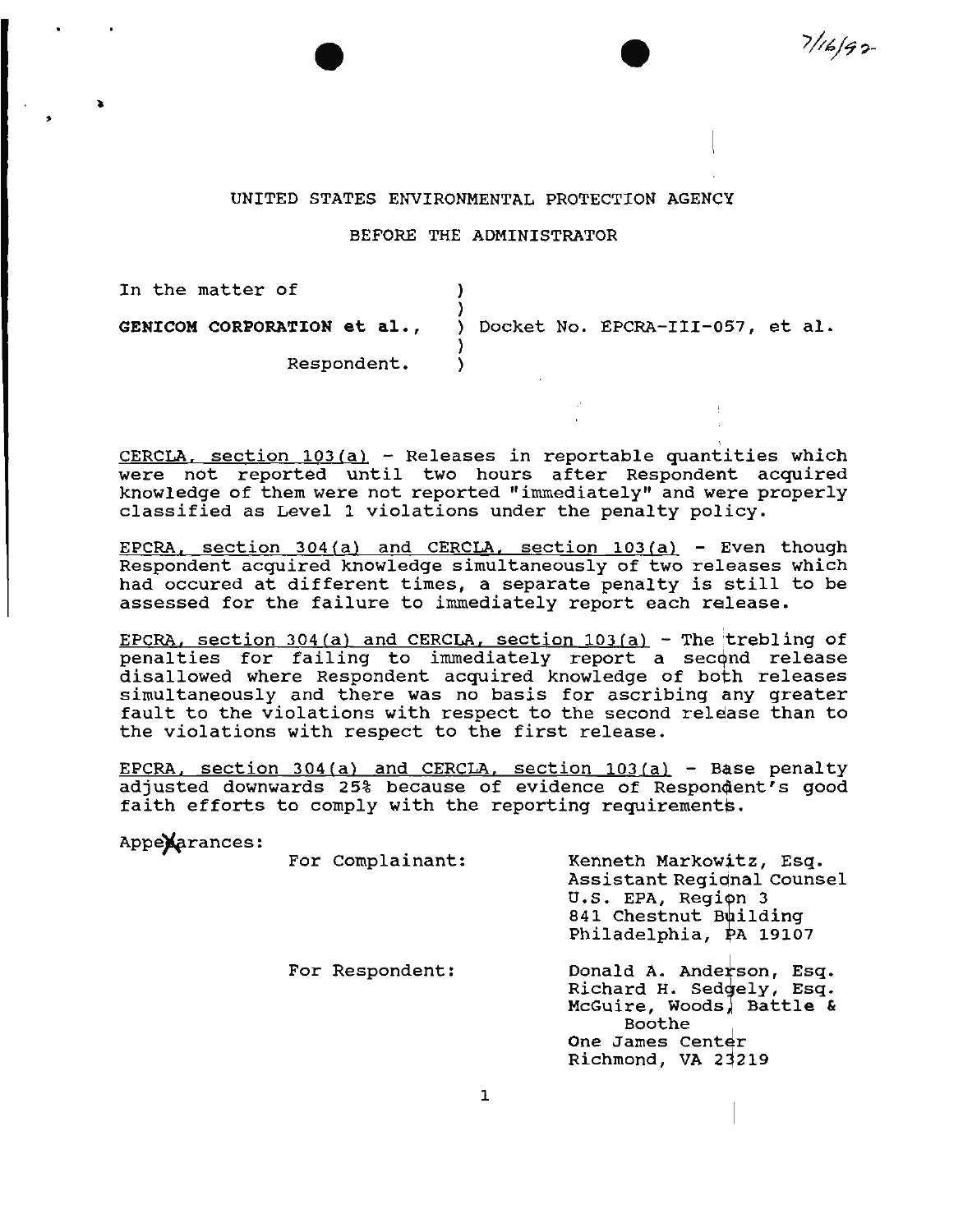#### INITIAL DECISION

•

J

This is a consolidated proceeding for the assessment of civil penalties against Genicom Corporation for alleged failure to report the release of a hazardous substance as required by the Emergency Planning and Community Right-to-Know Act of 1986 ("EPCRA"), section I 304(a), 42 u.s.c. 11004(a), and the Comprehensive Ehvironmental Response, Compensation and Liability Act, as amended,  $($  "CERCLA" $)$ , section  $103(a)$ , 42 U.S.C. 9603(a). The hazardous substance released was spent cyanide plating bath solutions from electroplating operations, EPA Hazardous Waste No. F007. The proceedings are instituted pursuant EPCRA, section 325(b)(2), 42 U.S.C. 11045(b) (2), and CERCLA, section 109(b), 42 U.S.C. 9609(b).<sup>1</sup>

## ~ummary of Pertinent Statutory and Regulatory Provisions <sup>I</sup>

Spent cyanide plating bath solutions from electroplating operations (hereafter referred to as "F007 Waste") are listed as a hazardous waste under the Solid Waste Disposal Act, section 3001, 42 U.S.C. 6921.<sup>2</sup> As such, they are also a "hazardous substance" as

!

<sup>&</sup>lt;sup>1</sup> The proceedings under both EPCRA, section  $325(b)(2)$  and CERCLA, section 109 (b) are for "Class II" administrative penalties.<br>Both provide for a civil penalty of not more than \$25,000 for each day during which the reporting violation continues and of not more than \$75,000, in the case of a second violation, for each day the violation continues. Both also provide for the assessment of a violation continues. Both also provide for the assessment of a<br>civil penalty after a hearing on the record in accordance with 5 U.S.C. 554 (EPCRA, section 305(b)(2) by reference to the Toxic Substances Control Act, 15 U.S.C. 2615). Enforcement of CERCLA, originally given to the President, has been delegated to the Administrator of the EPA. 54 Fed. Reg. 21174 (May 16, 1989).

 $2$  See 40 C.F.R. 261.31(a). F007 waste is listed because of both its reactive and toxic properties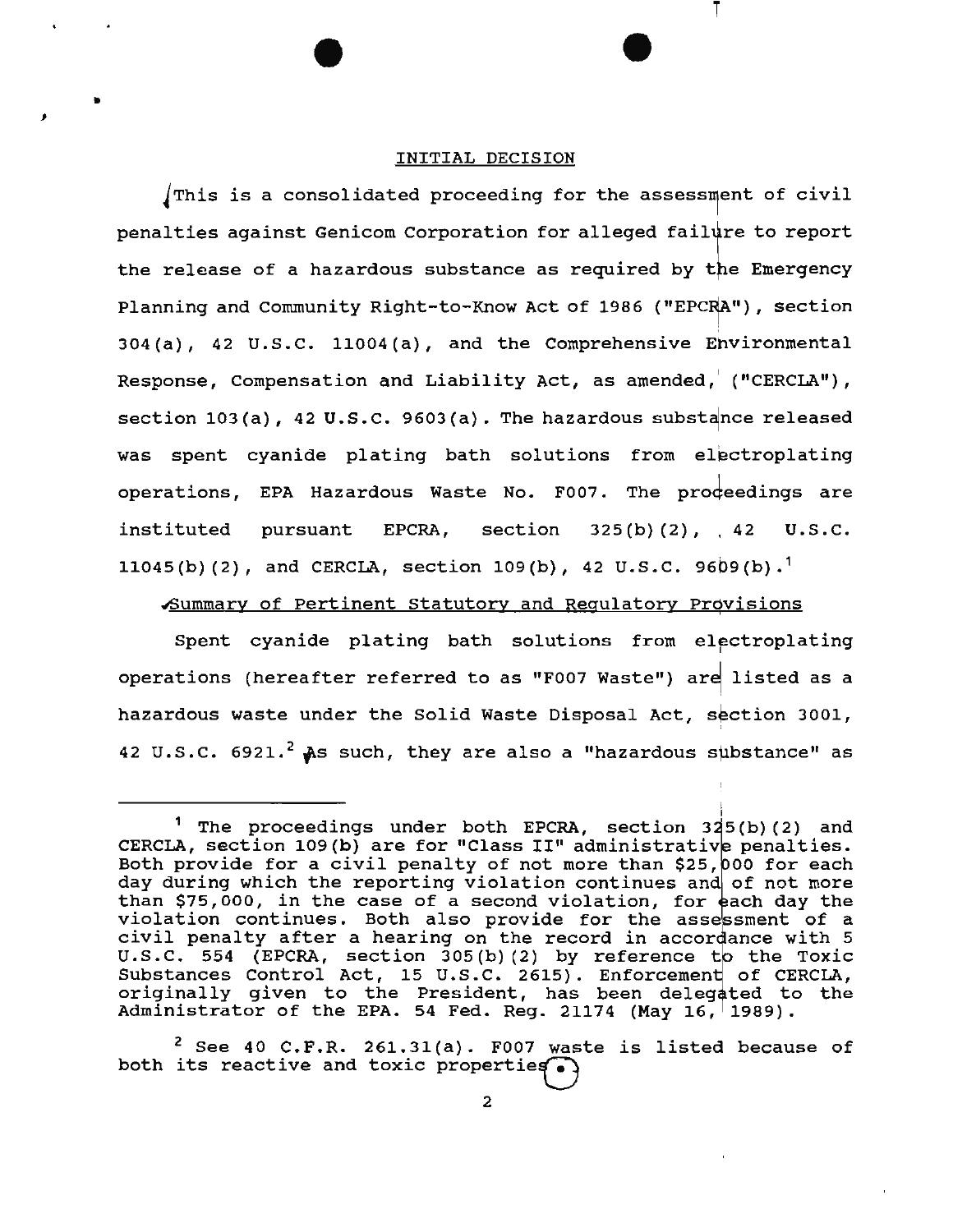defined in CERCLA, section 101(14), 42 u.s.c. 9601(14).

•

Under CERCLA, section  $102(a)$ ,  $42\frac{1}{a}$  U.S.C. 9602(a), the Administrator of the EPA has promulgated regulations establishing the quantity of each hazardous substance the release of which shall be reported pursuant to CERCLA, section 103, 42 U.S.C. 9603. For F007 Waste the reportable quantity is 10 pounds.  $\mathbf{Y}_{\text{As}}$  to reportable releases, CERCLA, section 103(a) provides in pertinent part as follows: "Any person in charge of an  $*$  \* \* onshore facility shall, as soon as he has knowledge of any release \* \* \* of $^\dagger$  a hazardous substance from such  $*$   $*$  facility in quantities equal to or greater than [the reportable quantity]  $* * *$ , immediately notify the National Response Center established under the Clean Water Act [33 U.S.C. Section 1251 et seq.] of such release."

The reporting of releases is also required by EPCRA, section 304(a)(3), 42 U.S.C. 11004(a)(3), which provides in pertinent part: "If a release of a substance  $* * *$  occurs at a facility at which a hazardous chemical is produced, used or stored, and such release requires notification under section 103(a) of CERCLA  $* * * (A)$  If the substance is one for which a reportable quantity has been established under section l02(a) of CERCLA, the owner or operator shall provide notice as described in subsection  $(b)$  of this section." The term "hazardous chemical" under section 311(e), 42 u.s.c. 11021(e), has the meaning given in the Occupational Health\_ and Safety Standards, 29 C.F.R. 1910.1200(c), which defines it as

 $3, 40, C.F.R. 302.4.$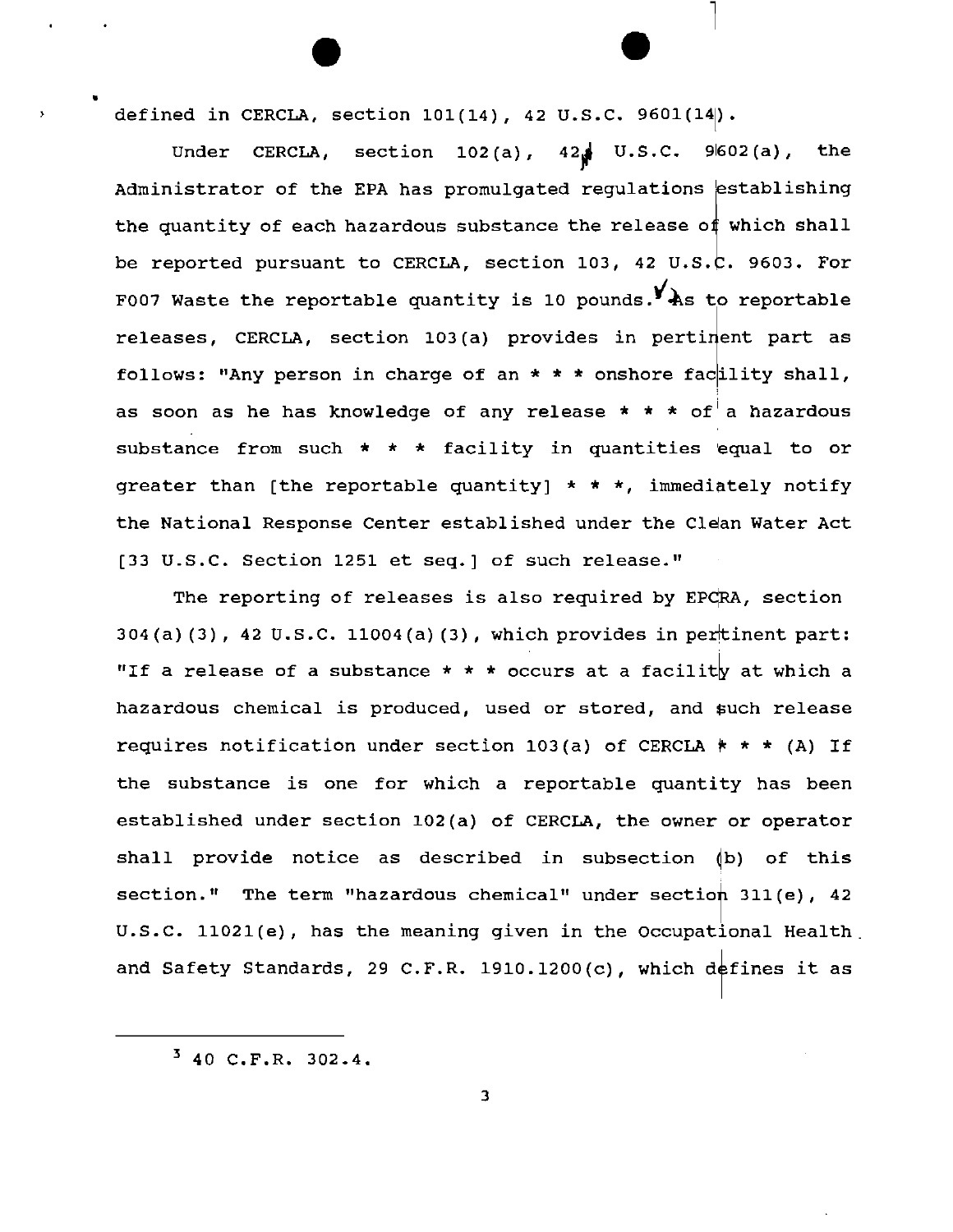"any chemical which is a physical or health hazard."  $\frac{4}{3}$  gubsection > (b) (1) provides as follows: "Notice required under subsection (a) shall be given immediately after the release by the owner or operator of a facility (by such means as telephone, radio, or in person)  $\mathcal{K}$ o the community emergency coordinator for the local emergency planning committees, if established pursuant to section  $11001(c)$  of this title, for any area likely to be affected by the release and to the State emergency planning commission ;of any state likely to be affected by the release." Subsection (b) (2) describes the contents of the notice and subsection (b) (3) requires the owner or operator to provide a written followup emergency notice with additional information about the release.

## The Pleadings and Issues

The complaints charge two releases of F007 Waste at Genicom's facility in Waynesboro, Virginia. The first release (Release I), it is alleged, was of about 136 pounds and occurred at o $\frac{1}{2}$  about 9:00 a.m. on October 11, 1990. The second release (Release $\begin{vmatrix} 1 & 1 & 1 \end{vmatrix}$  was of 27.5 pounds and occurred at or about  $6:00$  a.m. on October 30, 1990. It is further alleged that Genicom had knowledge of these releases at or about midnight on October 30. The EPCRA violations charged are that Genicom did not report either release to the Virginia Emergency Response Committee until 4:00 p.m. on October 31, and did not give any notice of the releases to the Augusta County Joint Local Emergency Planning Committee, within whose jurisdiction the facility was located. The CERCLA violations alleged are that I<br>I

 $4$  There are certain exclusions that are not relevant here.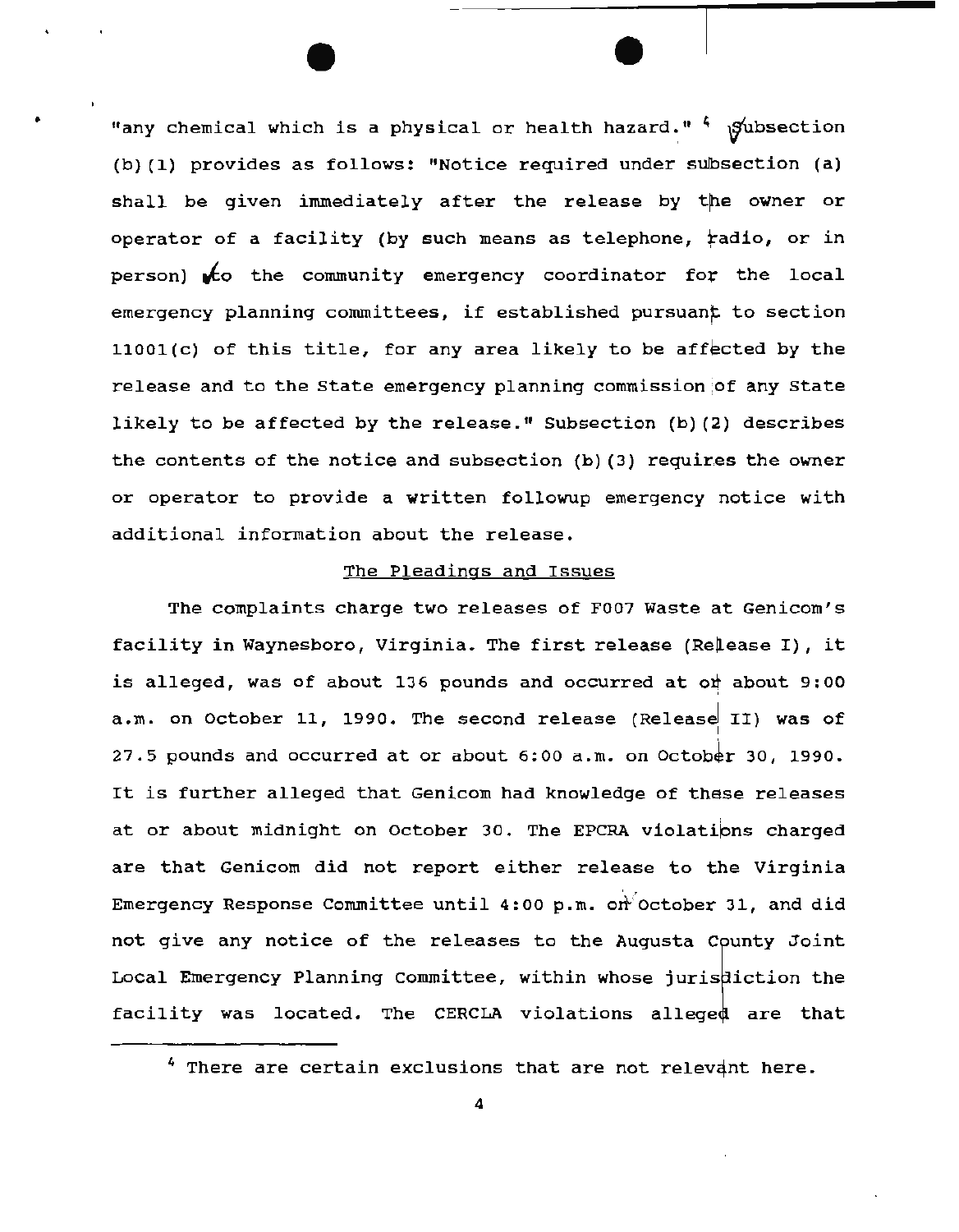Genicom did not notify the National Response Center of the releases until 6:00 p.m. on october 31. A penalty of \$99,500 is requested for the EPCRA violations, and a penalty of \$49,750 for the CERCLA violations, making a total penalty of \$149,250.

Genicom in its answer and also by stipulation at the hearing has admitted the releases of cyanide in solution on October 11, and October 30, 1990, in the quantities alleged in the complaint.<sup>51</sup>Also not disputed is that Genicom did not know of these releases earlier than midnight of October 30, although there is some dispute as to whether Genicom first had knowledge of the releases at that time or not until the afternoon of October 31, 1990.<sup>6</sup> Pinally, Genicom admits that the National Response Center was not notified of the releases until 6:00 p.m. on October 31, 1990, and that it did not notify either the Virginia Emergency Response Council  $\phi$ r the Local Emergency planning Committee.  $W$ The issues raised by Genicom, thus, I<br>I deal with whether the proposed penalty of \$149,250 is excessive, given the nature of the releases, the circumstances surrounding them and Genicom's response upon determining that there had been releases.

<sup>&</sup>lt;sup>5</sup> Transcript of proceedings (hereafter "Tr.") 10. The "cyanide in solution" was untreated F007 Waste from Genicom's electroplating operations. See infra, p.6.

<sup>&</sup>lt;sup>6</sup> See <u>infra</u>, pp. 8-9*.* 

The complaint alleged that Genicom did notify the Virginia Inc complaint direged that centeem aid notify the virginia<br>Emergency Response Council at 4:00 p.m. on October 31, an allegation which Genicom admitted. In fact, however, the record shows that Genicom notified the State Water Control Board at that time and not the Virginia Emergency Response Council, Govt Ex.  $3(Item 13(c))$ , 10.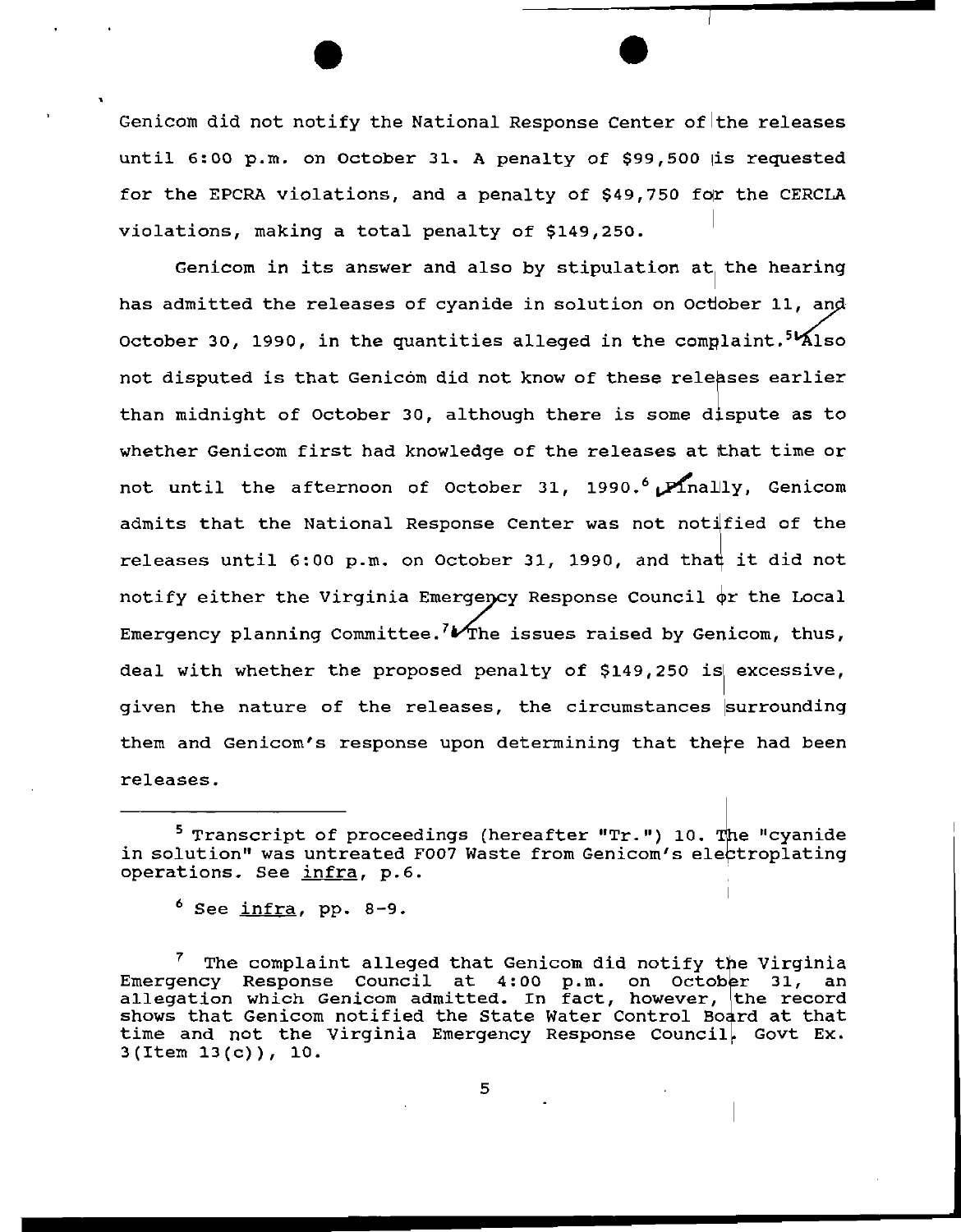## The Facts

Wastewater containing cyanide (F007 Waste) is generated by Genicom in the course of its electroplating operations. Spent cyanide solution with a high concentration of cyanide is carried by pipe to a storage tank at Genicom's wastewater treatment plant and then treated to destroy the cyanide before being disposed of.<sup>8</sup>  $\sqrt{3}$ Effluent from the wastewater treatment plant is discharged to the South River pursuant to a National Pollutant Discharge Elimination System ("NPDES") permit.<sup>9</sup>

Whs part of its usual procedures, Genicom took a sample of the effluent from its wastewater treatment plant on October 11, and sent it to a laboratory for analysis. The analysis results were received by Genicom on October 30, 1990, and showed a high concentration of cyanide in the effluent. Genicom called the laboratory to verify the results and the laboratory called back on October 31, 1990, confirming the presence of cyanide.<sup>10</sup>

In the morning of October 31, 1990, Genicom personnel while preparing to start up the wastewater treatment plant noted a rusty red liquid coming from a covered trench which ended at a containment area for the storage tanks at its wastewater treatment plant. The pipe carrying wastewater from the plating room to the tanks at the wastewater treatment plant passed through *is* covered

- $8$  Tr. 43-44.
- $9$  Tr. 39, 54, 65.
- 10 Tr. 44-46.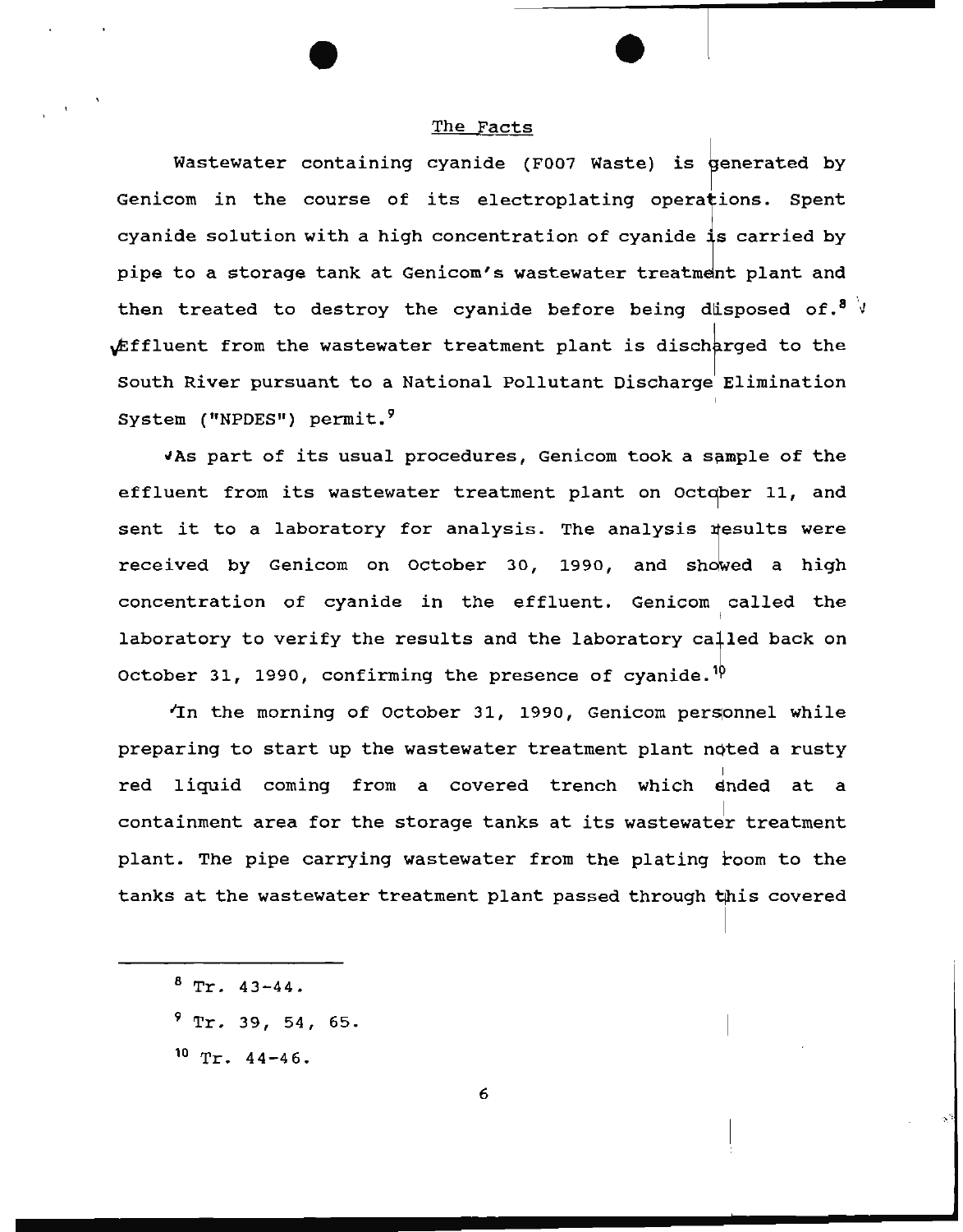trench. The liquid was analyzed and found to contain cyanide. $[1]$  $\sqrt{2}$  Genicom proceeded to investigate the source of the li $\frac{1}{2}$ uid. Late in the morning or early afternoon on October 31, it discovered from its records that concentrated cyanide solution had been pumped through the pipe on October 11 and October 30, and that out of 225 gallons of concentrated cyanide wastewater piped to the tank at the wastewater treatment plant on October 11, 195 gallpns was not accounted for as having been received at the tank. The records for October 30, 1990, disclosed a similar loss of 40 gallons of concentrated cyanide liquid waste. From these and other records Genicom concluded that there was a break in the pipe carrying the cyanide waste from the plating room to the tank in the containment area and calculated the quantity of cyanide released.<sup>[12]</sup> The waste leaking into the containment area went into a drain in the floor and from there through the wastewater treatment plant in a waste stream that was not treated for cyanide destructipn and w<mark>a</mark>s eventually discharged into the South River $\frac{13}{3}$ 

 $\checkmark$  Genicom notified the State Water Control Board ("SWCB"), which had jurisdiction over its NPDES permit, of the releases at 4:00

 $13$  Tr.  $64-65$ .

 $11$  Tr. 41, 46.49.

<sup>&</sup>lt;sup>12</sup> Tr. 52-54, 57; Govt Ex. 9(p.3). It was estimated that both releases took place between 9 a.m. and 11 p.m. on the days that they occurred. Tr. 57-58; Govt. Ex. 9. Genicom describes Release II occurring on October 30) as amounting to 110 gallons, but the record indicates that it was 40 gallons, which at 110z/gal of cyanide would amount to 25.7 pounds of cyanide. Govt  $kx.$  9(p.3). The break in the pipe was not actually located until November 1. Tr. 53.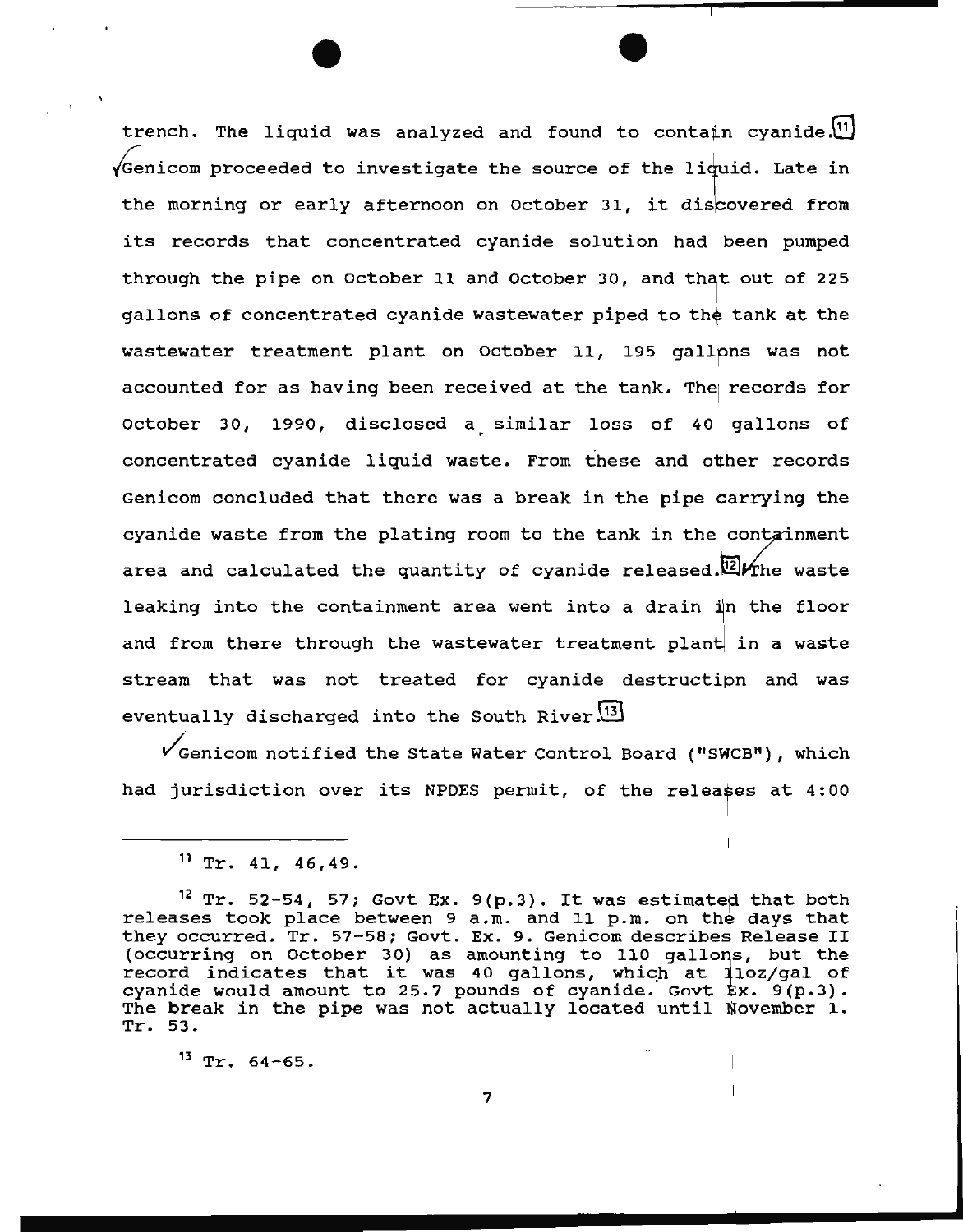p.m. on October 31, and the National Response Center ("NRC") at 6:00 p.m. No notification was given to the Virginia Emergency Response Council ("SERC") or the Local Emergency Planning Committee  $("LEPC")$   $[14]$ 

The EPA claims that Genicom had knowledge of Release I on 9:00 a.m. on October 31, the time when the discharge was discovered in the containment area, and knowledge of Release II on the early morning of October 31<sup>[5]</sup> V<sup>n</sup>Knowledge", however, under both CERCLA and EPCRA requires knowledge that there has been a release of a reportable quantity.<sup>[6]</sup> Genicom in the morning of October 31 did have information indicating a release somewhere in the system of untreated F007 Waste. Indeed, Genicom does not dispute this and admits to taking extra precautions to insure that all F007 Waste stored or generated was treated to neutralize the cyanide.<sup>17</sup>  $V_{\text{The}}$ record, however, does not show that the information that Genicom had as of 9:00 a.m. on October 31, was sufficient to charge it with knowledge that there had been a release of reportable quantities of cyanide either on October 11 or October 30. The quantities of cyanide released were not readily observable but had to be derived from calculations based upon the quantity of liquid released and

<sup>14</sup> Govt. Exs.  $3/[4, 5, 6, 10; Tr. 54.$ 

16 CERCLA, Section 103(a), 42 u.s.c. *9603:* Section  $304(a)(3)$ ,  $42 \text{ U.S.C. } 11004(a)(3)$  (providing that notice must be given of releases which require notification under CERCLA, Section 103(a)); Thoro Products Co., (CERCLA/EPCRA] Docket No. EPCRA III-90-04 (Initial Decision, May 19, 1992) at 17-18.

 $17$  Tr. 50-51.

 $15$  Findings of Fact 4, 9.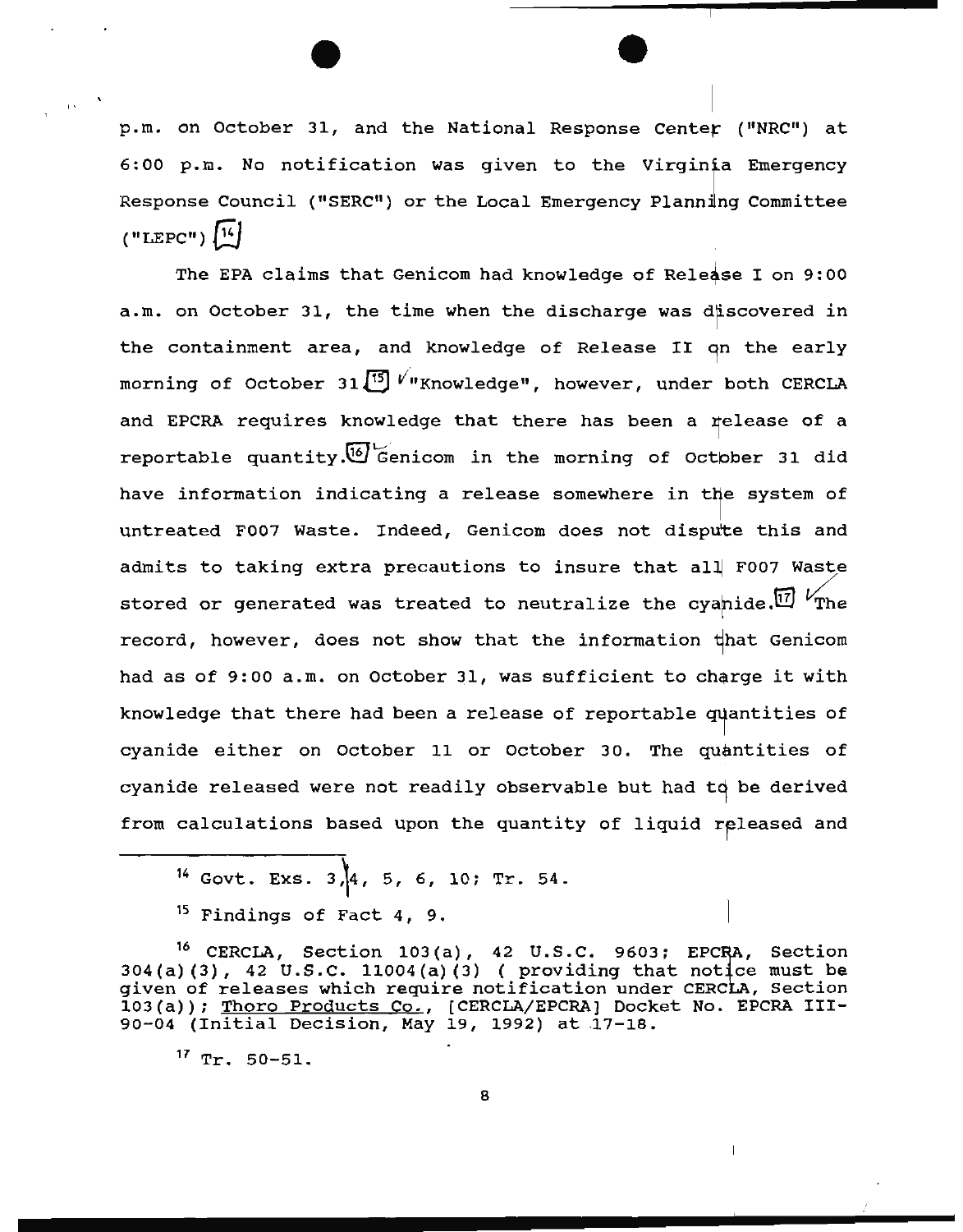the concentration of cyanide in the liquid. $[18]$ 

This does not mean, however, that Genicom was entitled to wait until it had conclusive knowledge of the exact quantikies of F007 Waste released before it had to report the releases, nor does Genicom so contend. What is at issue is when did Genicom have enough information that it could reasonably be said that it knew that the releases were at or above reportable quantities even though it did not know the exact quantities released. A company should be given some latitude about how it interprets the information it has. At some point, however, the nature of the information can be such that the failure to give notice is indicative of the company not knowing the requirements or being hostile or indifferent to them, rather than of any uncertainty that a release in reportable quantities had taken place. Genicom's conduct and the evidence about what it did know enable the determination that Genicom did have sufficient knowledge about the releases at  $4:00$  p.m. on October 31, when it notified the SWCB about the discharges of the untreated F007 Waste into the South River, to impose upon it the obligation to also give the notices required under CERCLA and EPCRA. At that point, Genicom knew about

 $18$  Tr. 56-57. There is no evidence that the quantity of liquid observed in the containment area on October 30, would in itself indicate how much F007 waste had been released. See  $Tr.$  60. There is also no evidence that the data Genicom possessed at the time about the concentration of cyanide found in the effluent for October 11, was sufficient to enable Genicom to make an informed judgement about the quantity of cyanide released on that date. Genicom contends that  $\mathbf{th}e^{\vee}$  leakage into the containment area on October 11, was not observed because of rainwater in the containment area. Brief at 4.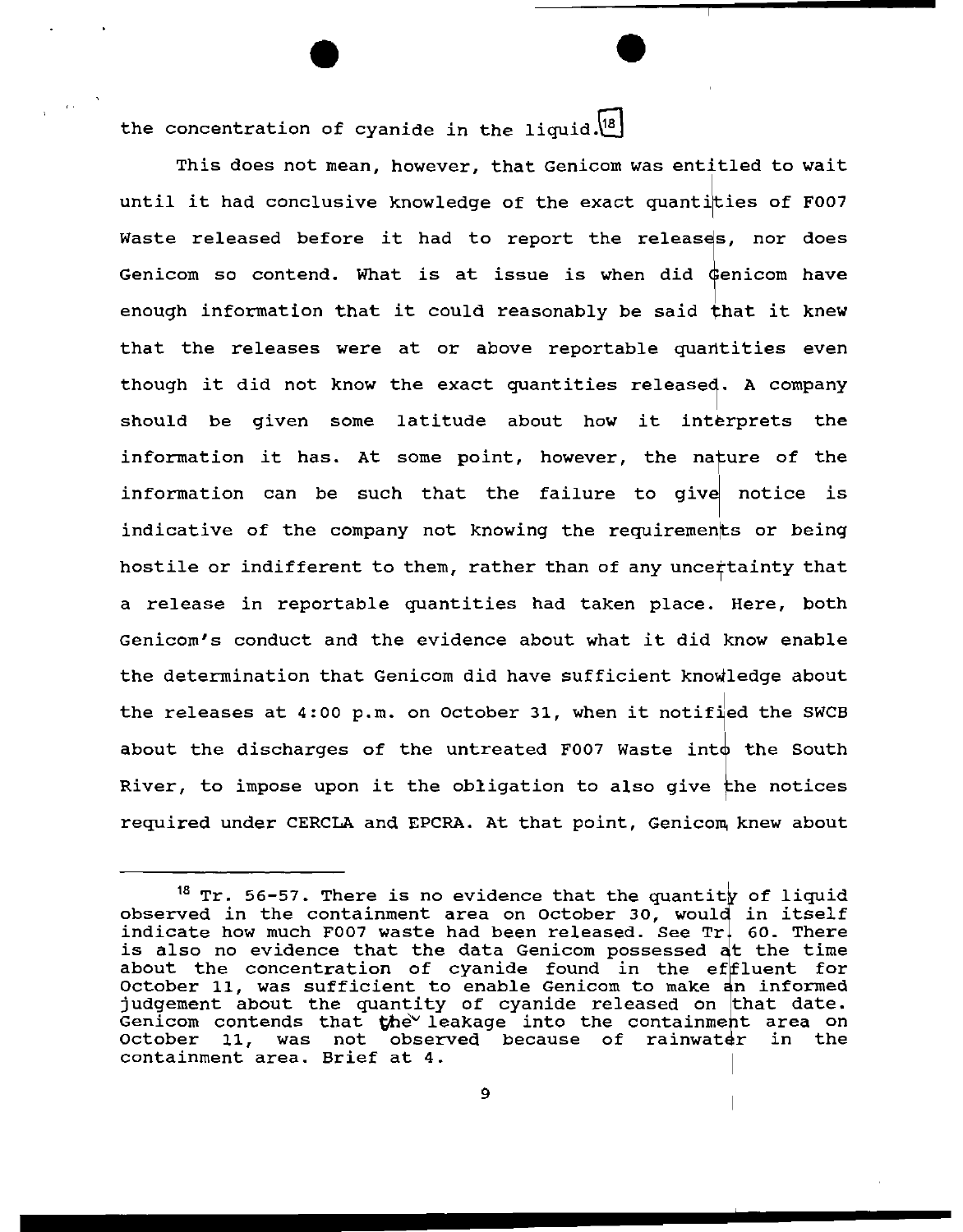the loss in gallons of the untreated F007 Waste on record as having been piped to the tanks in the wastewater treatment plant on October 11 and October 30, it knew about liquid cyanide solution being present on the floor of the containment area which drained into the wastewater stream that discharged into the South River, and it knew about a high concentration of cyanide having been found in the wastewater effluent on October 11, 1990. $^{19}$ 

### vThe Appropriate Penalty

The EPA justifies its proposed penalty of \$149,250, by reference to its penalty policy for assessing penalties for EPCRA and CERCLA violations (hereafter "Penalty Policy")  $24$   $\sqrt{r}$  he policy contains penalty matrices from which is calculated a "base" penalty, which is the penalty before any adjustments are made because of factors personal to the violator. This base penalty takes into account the extent to which the violation deviated from regulatory requirements and the gravity of the violation as measured by the quantity released.<sup>21</sup>

According to the EPA, there were three separate violations in

<sup>21</sup> Penalty Policy, p. 20.

 $, \,$ ,

<sup>&</sup>lt;sup>19</sup> Tr. 49-55. The notice given to the NRC at  $6:00$  p.m. does not show that Genicom had any greater knowledge of the releases at that time then it did at 4:00 p.m. See Govt. Ex. 2.

 $^{20}$  See Govt. Ex. 1 (Final Penalty Policy for Sections 302, 303, 304, 311 and 312 of the Emergency Planning and Community Right-to-Know Act and Section 103 of the Comprehensive Environmental Response, Compensation and Liability Act, dated June 13, 1990). I must consider this policy 'in assessing the appropriate penalty but I am not required to follow it. See 40 C.F.R. 22.27(b) <sup>I</sup>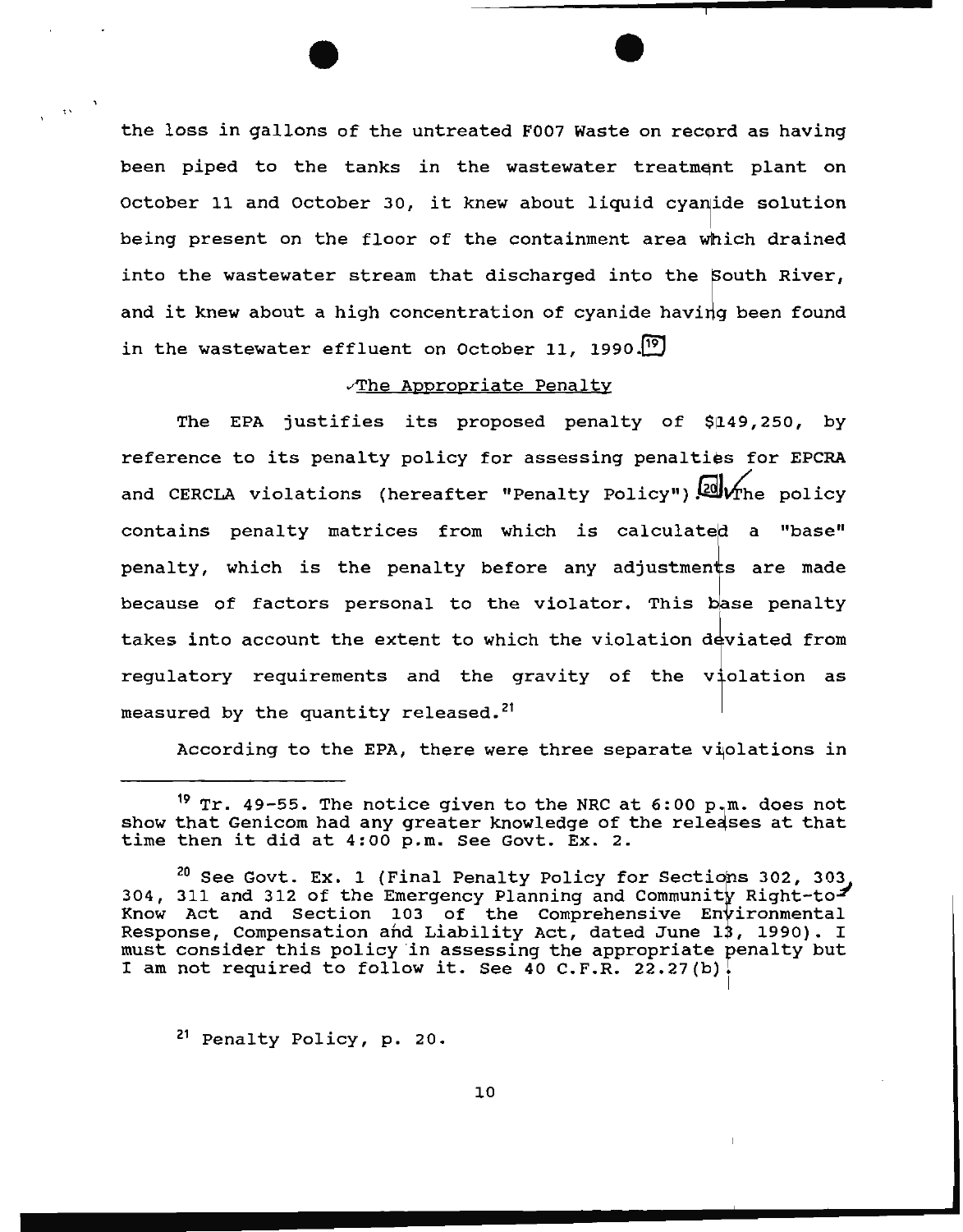the case of each release, one under CERCLA and two under  $(EPECTRA.$ All are classified under the penalty matrices as Level<sup>'</sup>1 violations in extent of deviation from regulatory requirements, with the penalty assessed at the larger of the two penalties at that level, thus treating them as violations in which there was a total disregard of the notification requirements. The CERCLA iolation *is*  so classified because it is asserted that the NRC was not notified within two hours after Genicom had knowledge of the releases and the EPCRA violations because no notice was given at all $^{[22]}$ 

 $EPCRA$ 

 $\sqrt{2}$  Genicom argues with respect to the CERCLA violations that it notified the NRC as soon as it had sufficient data to determine whether the releases were in reportable quantities and that this should be considered immediate notification under the statute. According to the record, however, Genicom had enough information at  $4:00$  p.m. to report the releases and there is nothing in the record to show that a delay after that time was justified by the need for additional information.  $\boxtimes$  Yor is the fact that Mr. Batey was engaged in notifying the SWCB at  $4:00$  p.m. any justification for not giving notice. All that was required was a simple telephone call giving the information about the releases that Genicom then had, such as the substance, date, place and probable quantities, with further details to be supplied as soon as they became known. This is permitted by the regulation and, in fact, is essentially

 $22$  So far as the gravity of the violation is conderned, the level assigned to each violation because of the quantity released is not disputed.

 $23$  Supra, pp. 9-10.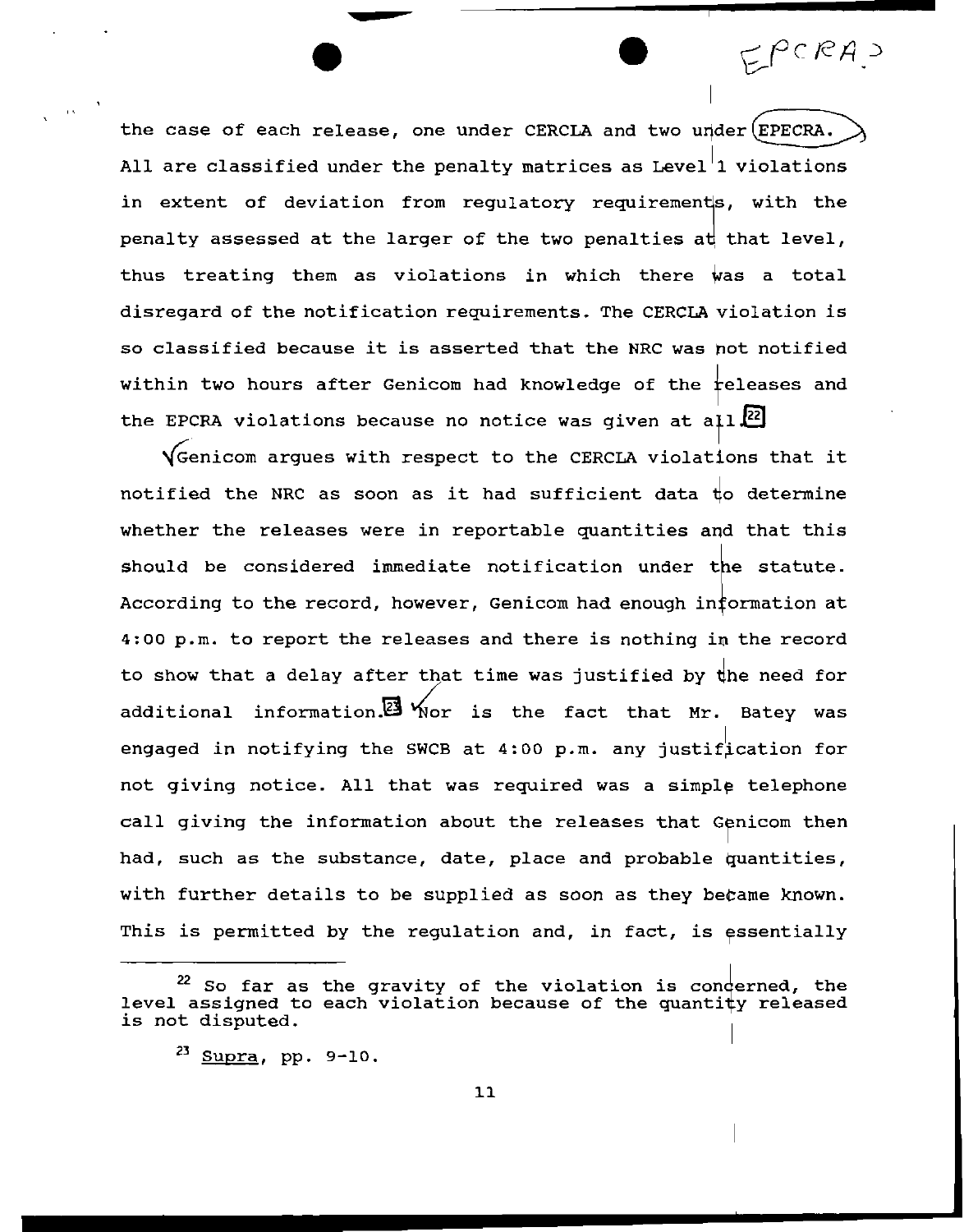the information that was provided to the NRC at 6:00 p.m  $24$ 

,,

**Y** Genicom arques that under the circumstances of this case it would be arbitrary to follow the penalty policy and assess the highest penalty simply because notice was not given within two hours. This argument is rejected. The two hour notification limit is fully consistent with the ordinary meaning of "immediate" found in any dictionary, namely, at once and without delay. $^{\frac{1}{2^5}}$ 

 $\rlap{/}{\rm{genicom}}$  also argues that the penalty is too severe, since by the time Genicom acquired knowledge of the release, any substantial response by the public authorities would have been impossible because the releases had been diluted to below hazardous levels upon release to the South River and had been transported far down the river. Notification under the statute, however, is not made dependent upon a person's view of the possible lack of harm from a release in a particular case, which may subsequently be confirmed by the facts, but on the person's knowledge of the release. Weighing the seriousness of the violation by the delay in

 $24$  See Govt. Ex. 2; 40 C.F.R. 355.40(b). The telephone conversation lasted about 10 minutes. Tr. 70-71.

 $425$  The policy does permit extenuating circumstances which prevent notification to be taken into account in assessing the penalty. No extenuating circumstances have been shown which would have prevented Eenicom from notifying the NRC and the other public authorities at 4:00 p.m. Notice was apparently given at precisely two hours after Genicom had knowledge of the releases in reportable quantities, thus making this a borderline case between level 1 and level 2 which carries a somewhat lower penalty. Presumably, a notice given two hours after the person knows about the release is given two hours areer the person knows about the rerease is<br>"within" the two hour period specified in the Penalty Policy, but within the two hour period specified in the renaity rolly, but<br>since the time is precisely on the borderline between a level 1 and a level 2 classification, the EPA's level 1 classification will not be changed.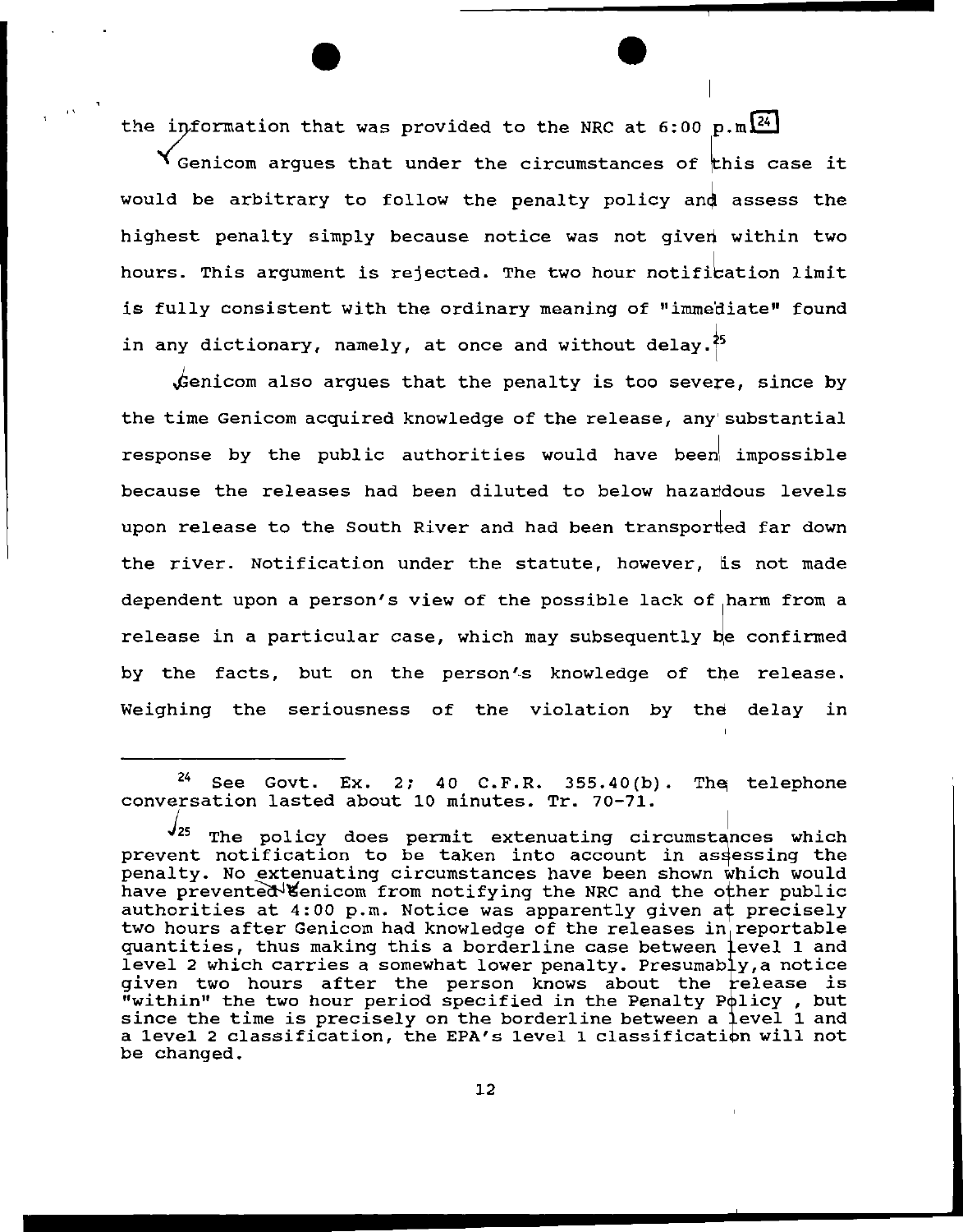notification, rather than by the harm actually caused by the release in a particular case, ensures that notification will serve its purpose of providing a mechanism whereby the publiq authorities are notified of every potentially hazardous release as soon as possible, leaving to them the decision of what response is necessary or feasible.

Genicom also arques that it is inappropriate to consider the second release as a second offense, since knowledge of both releases was obtained simultaneously and reported simultaneously to the NRC. CERCLA imposes an obligation to report "any release" of a hazardous substance and EPCRA also refers to notification of "a release" of a hazardous substance  $\boxed{26}$  Speaking in the singular, as they do, the requirements are properly construed as placing a separate obligation, subject to its own penalty, to report each release, since each release will have its own data with respect to time, place, quantities, circumstances etc<sup>27</sup>

While the violations with respect to Release II are properly considered as separate violations, the EPA's position that the penalties should be trebled is rejected. There is no basis for

 $26$  CERCLA, section 103(a), 42 U.S.C. 9603(a), EPCRA, section  $304(a)(3)$ , 42 U.S.C. 11004(a)(3).

 $27$  The reason why a separate penalty should be levied for each release can be shown in the case of a company which discovers two releases simultaneously, each of which is of a quantity large enough to justify the maximum penalty of  $$25,000$ , and reports only one release. Even though the company did report one release, it one release. Even though the company did report one release, it<br>should still be penalized the maximum penalty for the release it did not report, if the circumstances justify it. According to Genicom's argument, however, the company would occur no additional penalty if both releases were not reported.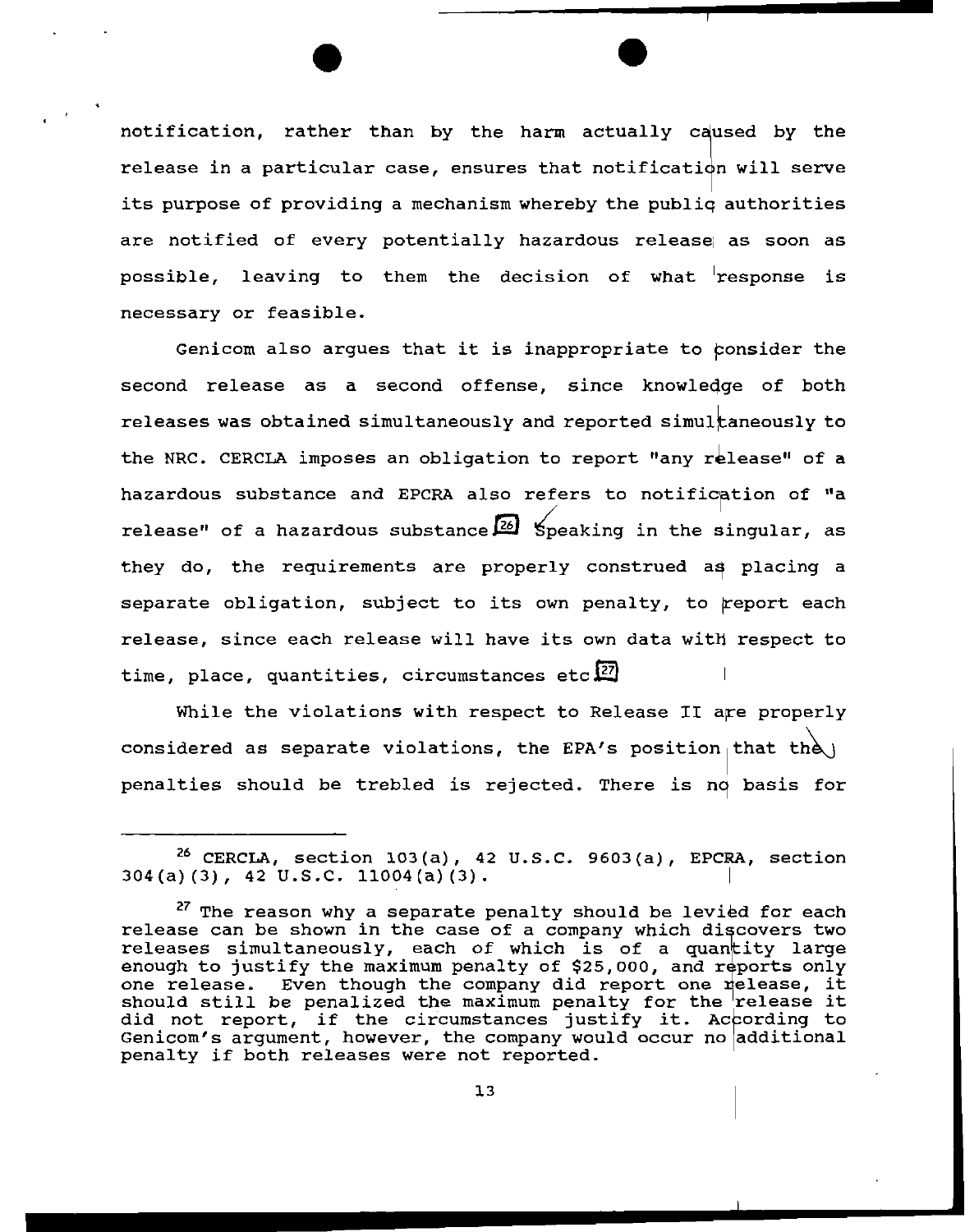ascribing any greater fault to the violations with respect to Release II than to the violations with respect to Release I. Knowledge of both releases was acquired at the same time, and to the extent the releases were reported, both were reported at the same time. To treble the penalties for Release II under these circumstances would simply be punitive. Triple penalties for a second violation make sense when a person after having failed to report a release it knew about repeats the same violation. In that case, they serve as an added deterrent against repeated violations. It would not be reasonable to interpret the statute as authorizing punitive penalties for a second release simply because two releases  $occurred$  $28$ 

Disallowing treble penalties for the violations in the case of the second release results in a base penalty of \$25,000 for each violation with respect to Release I, namely, the failure to report immediately to the NRC under CERCLA, and the failure to report to the LEPC and the SERC under EPCRA, and in a base penalty of  $$8,250$ for each of those violations under Release II. The Penalty Policy does recognize that the base penalty can be adjusted downwards where justified by evidence of a respondent's good faith effort in complying with the requirements  $\frac{1}{2}$  Here, a downward ad ustment is merited for the following reasons:

First, Genicom did notify the NRC on its own, before the

I •

<sup>&</sup>lt;sup>28</sup> This interpretation also accords with the fact that the violation consists not in the releases themselves, but in the failure to report them.

 $29$  Govt. Ex. 1, pp. 25-27.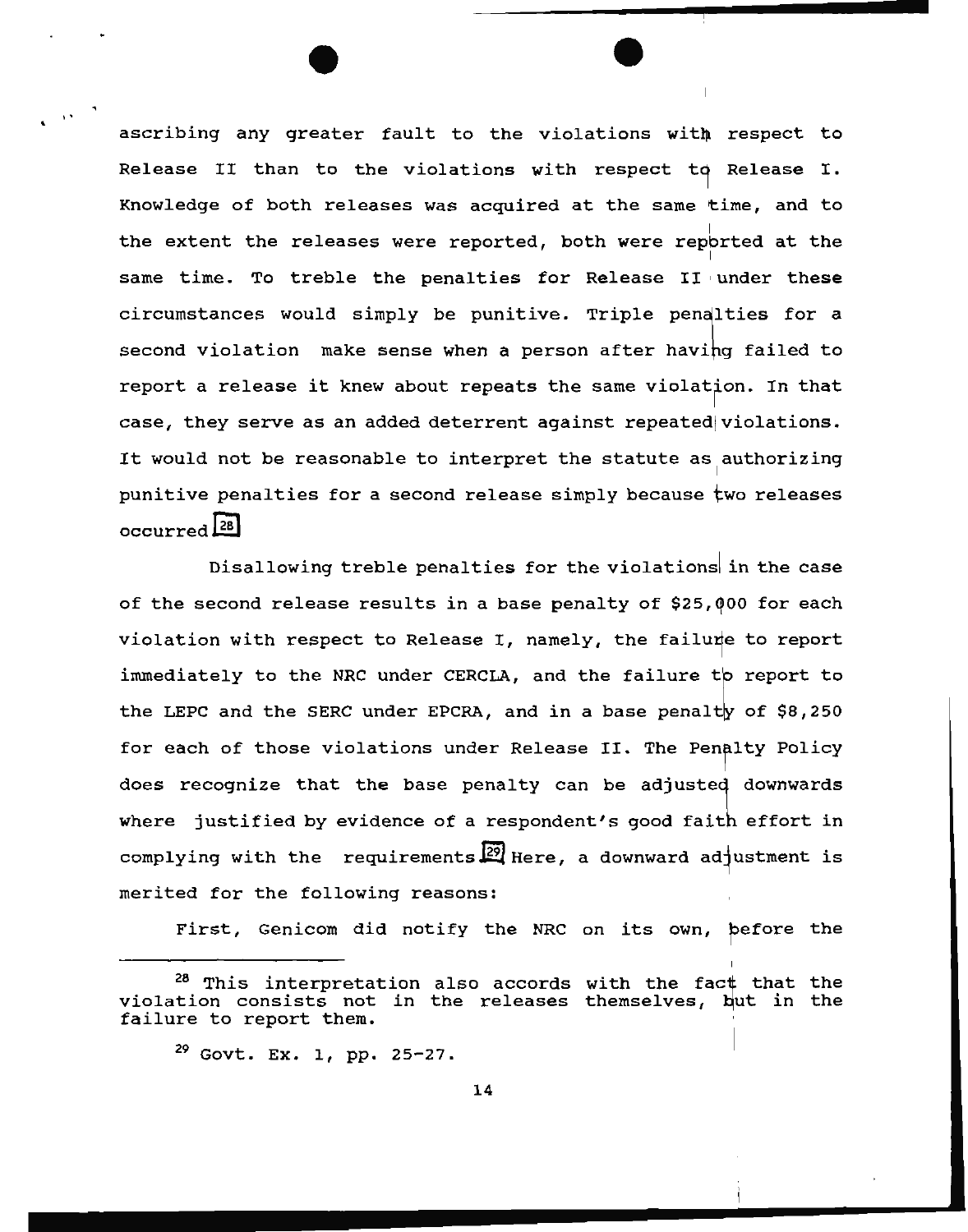• violation had been detected by the EPA.

is.

Second, Genicom has complied with other EPCRA requirements.  $\sqrt{\texttt{Third}}$ , while Genicom failed to notify the LEPC and the SERC, it did immediately notify the SWCB, which was directly concerned with the discharge of F007 Waste into the river  $51$ 

It is found that the above factors merit a downward adjustment of 25% in the base penalty. Thus, a penalty of  $$18,750$  is assessed for each of the Release I violations and a penalty of \$6,187.50 is assessed for each of the Release II violations.

Accordingly, the following penalties are assessed for the violations herein found:

| Violation                                                       | Penalty     |
|-----------------------------------------------------------------|-------------|
| Failure to immediately notify the NRC of<br>Releases I and II.  | \$24,937.50 |
| Failure to immediately notify the SERC of<br>Releases I and II. | \$24,937.50 |
| Failure to immediately notify the LEPC of<br>Releases I and II. | \$24,937.50 |
| Total penalty                                                   | \$74,812.50 |

 $31$  It is to be noted that the SWCB is a member of the Virginia Emergency Response Council. Govt. Ex. 10

 $30$  Govt. Ex. 6. The EPA apparently considers Genicom's compliance with other EPCRA reporting requirements as upport for its action in trebling the penalties for the Release II violations.<br>Tr. 23-24. The reasoning appears to be that compliance with the other notification requirements demonstrates that Genicom should ounce hourinoution requiremence uchonstruces that centous should nave known about the reporting or emergency refeases: 15 asc<br>evidence of partial compliance as additional evidence of evidence of partial compliance as additional evidence of<br>culpability in the case of noncompliance would seem to encourage noncompliance and not discourage it.